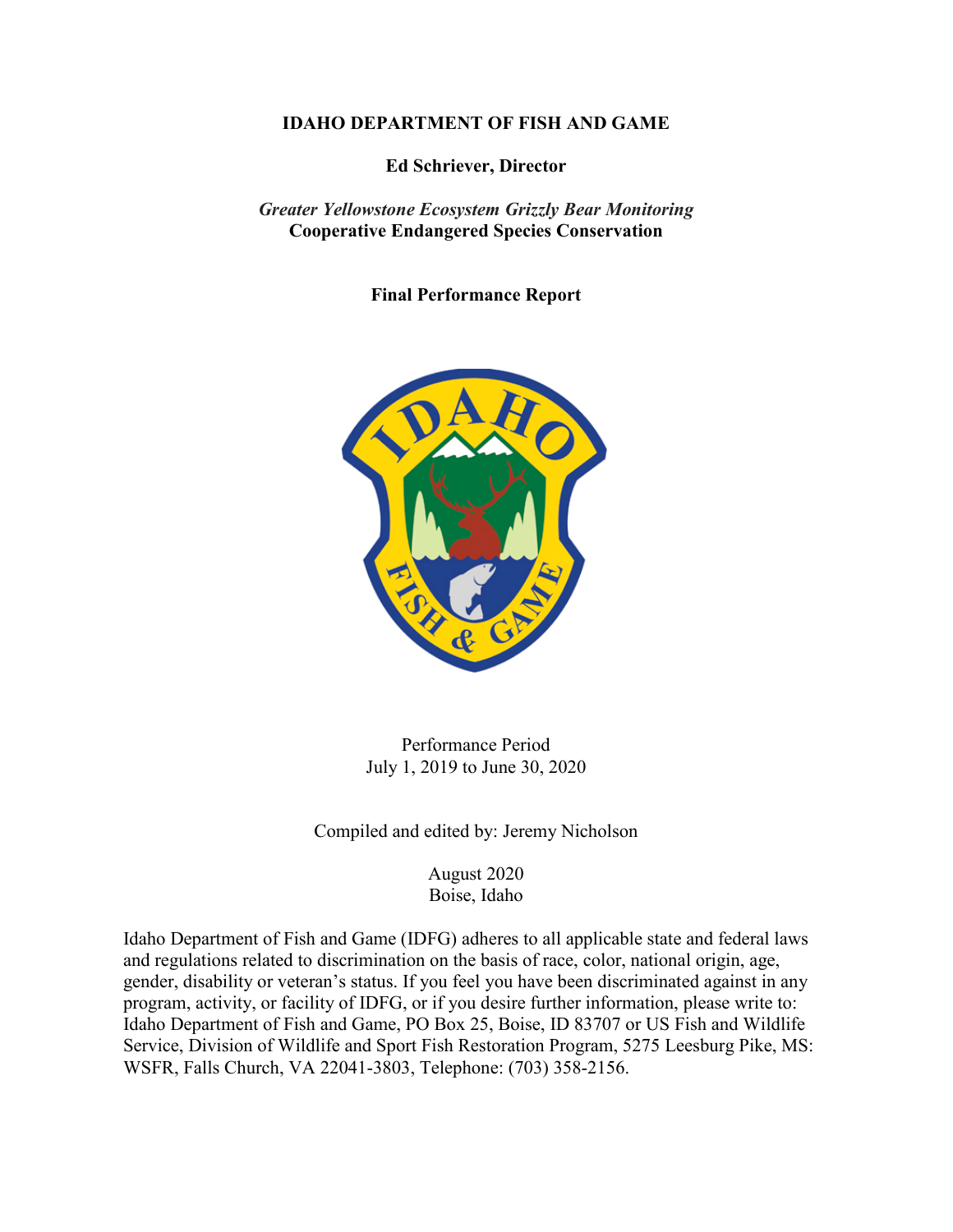Findings in this report are preliminary in nature and not for publication without permission of the Director of the Idaho Department of Fish and Game.

Please note that IDFG databases containing this information are dynamic. Records are added, deleted, and/or edited on a frequent basis. This information was current as of [8-29-17]. Raw data do not have the benefit of interpretation or synthesis by IDFG.

IDFG requests that you direct any requests for this information to us rather than forwarding this information to third parties.

This publication will be made available in alternative formats upon request. Please contact IDFG for assistance.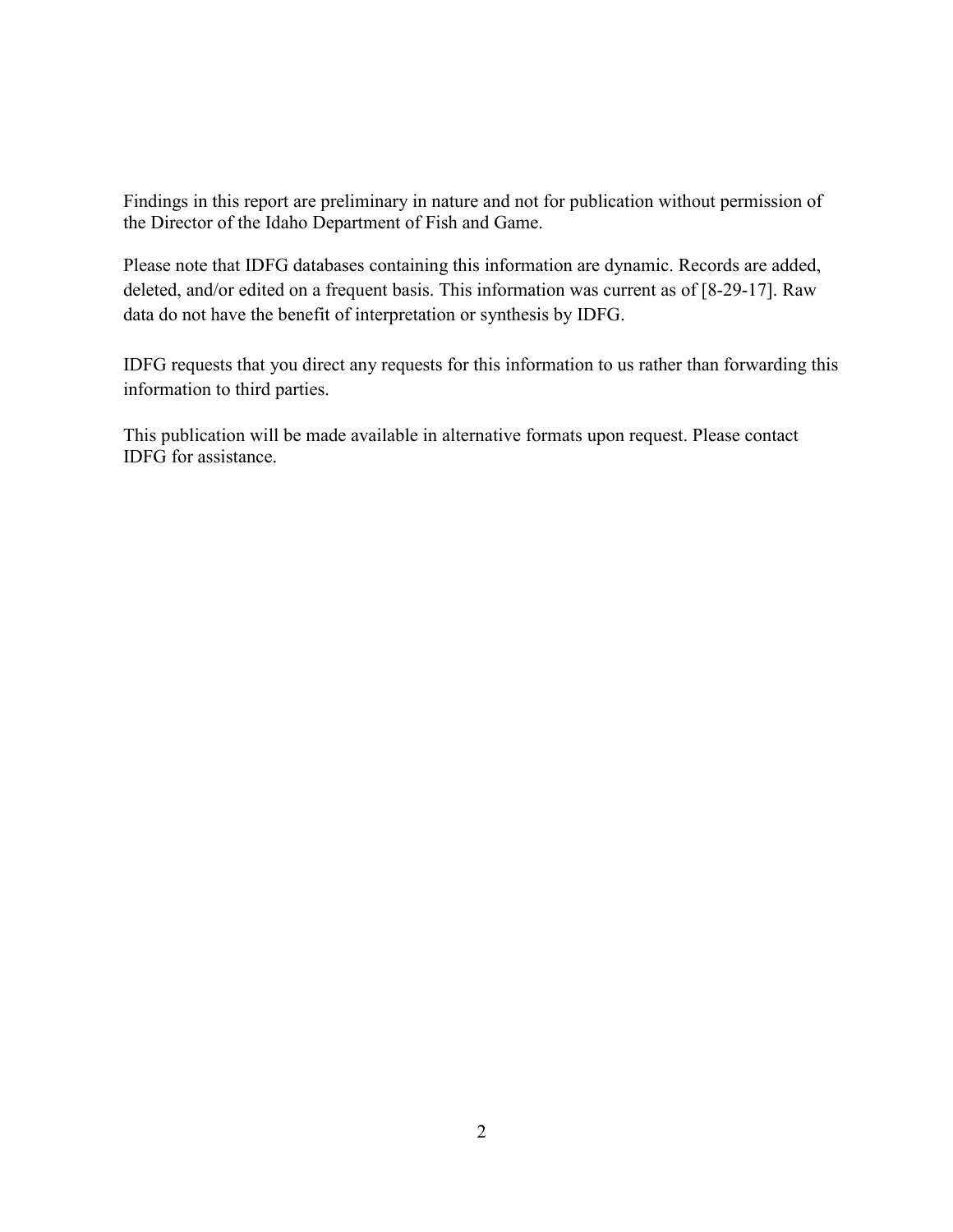## **ESA TRADITIONAL SECTION 6 FINAL PERFORMANCE REPORT**

#### **1. State:** Idaho

## **Grant number:** F19AF00806

**Grant name:** Greater Yellowstone Ecosystem Grizzly Bear Monitoring

**2.** Report Period: July 1, 2019 through June 30, 2020.

**Report due date:** September 28, 2020

**3. Location of work:** Clark, Fremont, and Teton counties in Idaho

# **4. Objectives**

- **1)** Estimating the number of female grizzly bears with cubs-of-the-year within respective Bear Management Units (BMUs)
- **2)** Documenting the distribution of family groups of grizzly bears represented by female grizzly bears accompanied by cubs, yearlings, or 2-year olds within BMUs
- **3)** Documenting known human-caused mortality

# **5**. **If the work in this grant was part of a larger undertaking with other components and funding, present a brief overview of the larger activity and the role of this project.**

Idaho Fish and Game (IDFG) is a member of the Interagency Grizzly Bear Study Team (IGBST). State and federal biologists worked together to monitor the Greater Yellowstone Ecosystem (GYE) grizzly population. The annual grizzly bear population estimate is derived from the number of unduplicated females with cubs of the year observed in the Yellowstone Ecosystem. Observation data come from a variety of sources, including aerial surveys conducted in fixed-wing aircraft. The Idaho Fish and Game will perform aerial surveys with a focus of locating females with young. Aerial surveys are conducted in 4 Flight Observation Units in June and repeated in July*.* Surveys take place in Clark and Fremont counties in SE Idaho.

## 6. **Describe how the objectives were met.**

- 1) Idaho is responsible for conducting fixed wing searches in June and July in sub units 12, 13A, 23 and 28. One grizzly bear was observed during the flights conducted in July 2019 and June 2020.
- 2) The observation units we fly in Idaho are dominated by thick evergreen stands, making it difficult to observe bears from a plane. To augment our observation flight efforts, I implemented a non-invasive method of observing bears using trail cameras. Cameras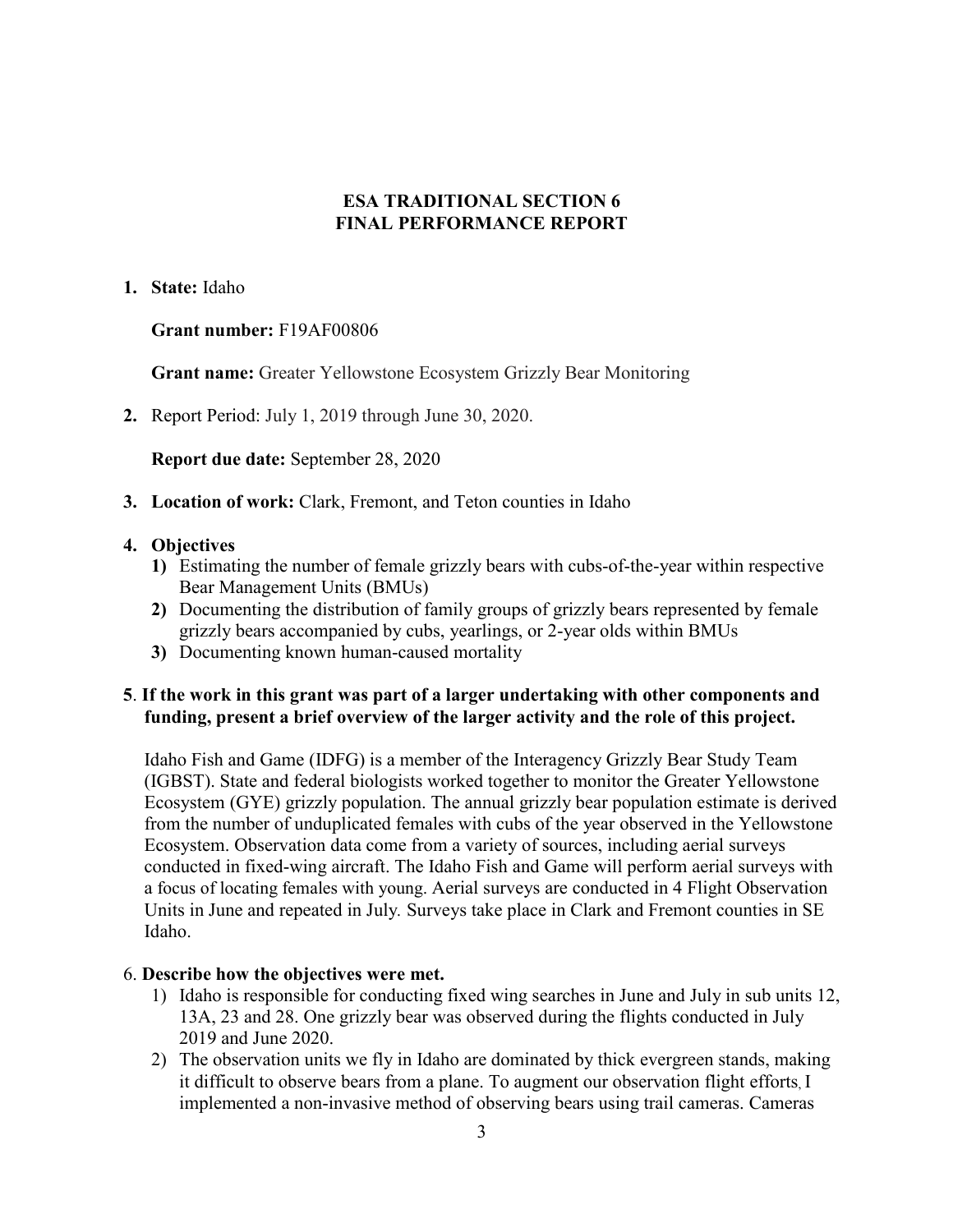were distributed across the Demographic Monitoring Area in 14km² cells, which is based on the average female grizzly bear home range in the Greater Yellowstone Ecosystem. Sampling sites were baited with a scent lure and checked frequently from June 2019 through August 2019. We documented 15-20 unique grizzly bears at the sites and observed multiple females with young.

- 3) During the performance period, no natural or human caused mortality was documented.
- **7. Discuss differences between work anticipated in grant proposal and grant agreement, and that actually carried out with Federal Aid grant funds.** None
- **8. List any publications or in-house reports resulting from this work.**

The 2019 IGBST Annual Report Summary (attached). Full report to be available Fall 2020. [https://www.usgs.gov/science/interagency-grizzly-bear-study-team?qt](https://www.usgs.gov/science/interagency-grizzly-bear-study-team?qt-science_center_objects=0#qt-science_center_objects)science center objects=0#qt-science center objects

The 2020 report will not be available until the spring of 2021.

The 2019 Grizzly Bear Recovery Program Annual Report, US Fish and Wildlife Service, [https://www.fws.gov/mountain](https://www.fws.gov/mountain-prairie/es/species/mammals/grizzly/2019%20GB%20Annual%20Report_Final.pdf)[prairie/es/species/mammals/grizzly/2019%20GB%20Annual%20Report\\_Final.pdf](https://www.fws.gov/mountain-prairie/es/species/mammals/grizzly/2019%20GB%20Annual%20Report_Final.pdf)

Prepared by: Jeremy Nicholson Regional Wildlife Biologist [Jerremy.nicholson@idfg.idaho.gov](mailto:Jerremy.nicholson@idfg.idaho.gov)

Submitted by: David Smith Grants/Contracts Specialist [David.smith@idfg.idaho.gov](mailto:David.smith@idfg.idaho.gov)

Marth Corbecto

Martha Wackenhut Asst. Chief, Bureau of Wildlife Federal Aid Coordinator